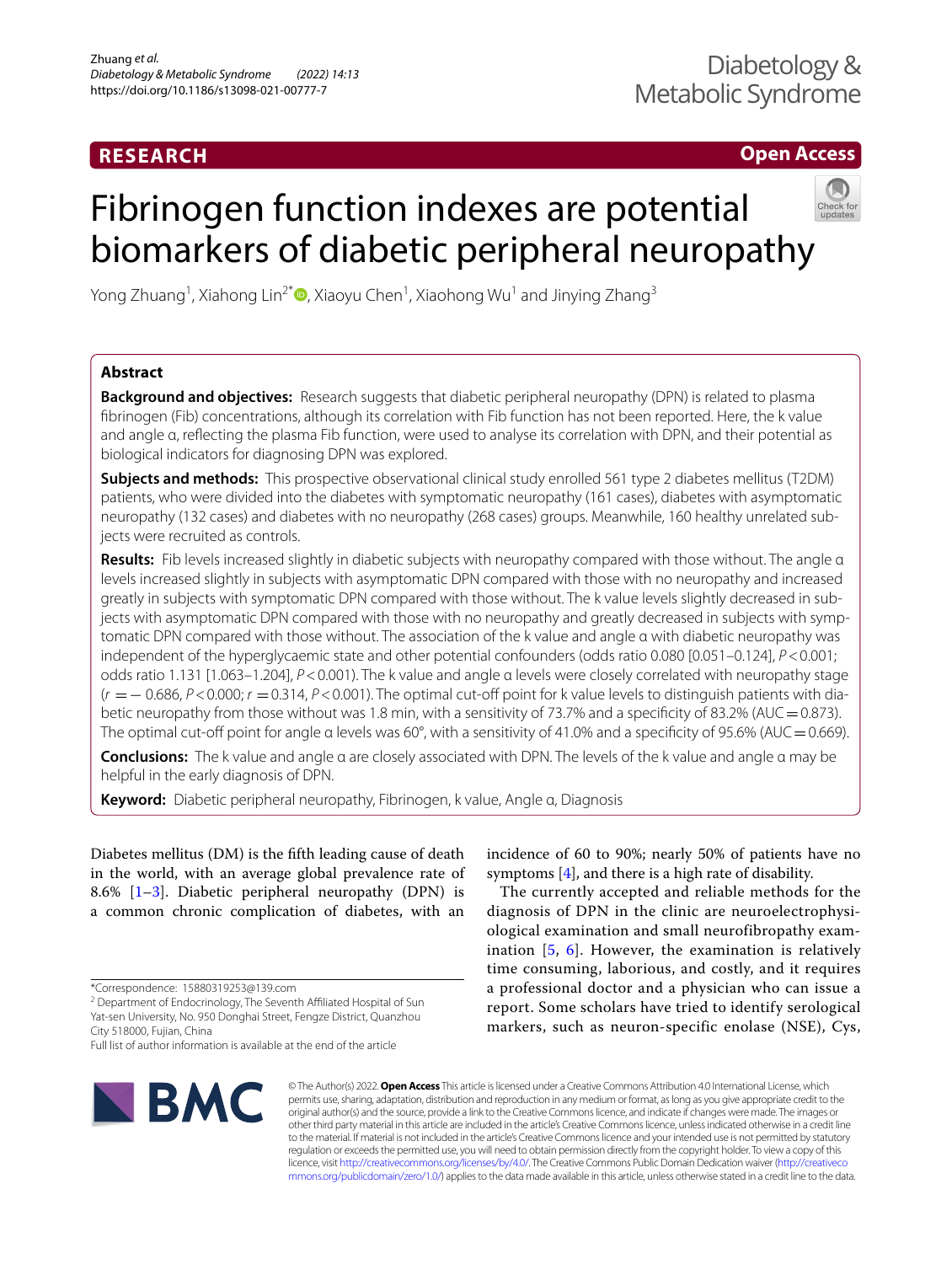TNF/TLR4 and transforming growth factor (TGF), for the diagnosis of DPN [[7–](#page-6-5)[9](#page-6-6)]. These markers have a certain diagnostic value, but none of them have become recognized diagnostic indicators.

At present, DPN is known to be associated with oxidative stress, metabolic abnormalities, and immune and inflammatory responses  $[10]$  $[10]$ . At the same time, studies have confirmed that neurological microcirculatory disorders are an important pathogenic mechanism [\[11](#page-6-8)]. In recent years, studies have found that haemodynamic disorders are involved in the pathogenesis of DPN [\[12](#page-6-9)]. Long-term hyperglycaemia in diabetic patients can activate glucose bypass metabolism through the polyol pathway, and glucose can be catalysed by aldose reductase to generate sorbitol, which can cause intracellular hyperosmosis and affect the balance of the intracellular environment, resulting in the degeneration and necrosis of nerve cells. Moreover, a high level of sorbitol can also promote excessive generation of oxygen free radicals in cells and damage the metabolism of nerve cells. In the long run, the excess of inflammatory mediators in the blood can damage the vascular endothelium and cause a state of inflammatory reaction in the body. Vascular endothelial damage and haemodynamic changes lead to hypercoagulability and microcirculation disorders. The inflammatory response, hypercoagulability and microcirculation disorders promote the occurrence and development of diabetic peripheral neuropathy. Plasma fibrinogen (Fib) is a kind of plasma glycoprotein synthesized and secreted by liver cells. Fib is the coagulation factor that has the highest concentration in plasma. Fib is not only the substrate of thrombin action but also the target of high-concentration fibrinolytic enzymes, and it participates in the coagulation process. Fib also reflects the inflammatory state of the body and plays an important role in the inflammatory response [[13\]](#page-6-10). In addition, Fib binds to the receptor of β3 mucin and activates epidermal growth factor receptor on nerve cells, which inhibits the growth of nerve axons and is closely related to diabetic neuropathy. A previous study suggested that when coagulation and fibrinolysis function were abnormal in diabetic patients, the level of plasma Fib was significantly increased [\[14\]](#page-6-11). In addition, Fib is closely related to DPN  $[14-16]$  $[14-16]$ . In this regard, the k value and angle α as a function of Fib may act as novel emerging biomarkers of peripheral neuropathy in diabetes. However, to date, there has been no report on the relationship between Fib function and DPN. In addition, little data are available for Chinese individuals who face an increasing incidence of diabetes [\[17\]](#page-6-13). Therefore, we evaluated the relationship of the k value and angle  $α$  with diabetic neuropathy.

# **Research design and method General information**

A total of 561 subjects who met the 1999 World Health Organization (WHO) type 2 diabetes diagnostic criteria and were registered consecutively as outpatients or inpatients with our hospital along with 160 healthy control subjects registered with our hospital physical examination centre between August 2018 and March 2021 were randomly enrolled in the study. All volunteers signed informed consent. The study was approved by the hospital and university scientifc and ethics committees. The exclusion criteria were age  $<$  20 years or  $>$  75 years, severe liver or kidney damage, trauma, surgery, tumour, acute infection, pregnancy or lactation, diabetic ketosis, blood disease, long-term alcohol abuse, other nondiabetic causes (such as cerebral infarction, neck lumbar disease, severe infection, poisoning, malnutrition, etc.) that could cause neurological damage, and other diseases that may be confused with the clinical symptoms of DPN, such as vitamin defciency, osteoarthritis, peripheral vascular disease, and trauma surgery. The inclusion criteria for healthy control subjects included no history of diabetes, fasting blood glucose<5.6 mmol/L, and glycated haemoglobin<5.6%.

# **Method**

#### *Neurological symptoms and physical examination*

Testing was performed on each participant by the same experienced physician according to standard procedure. All tests were conducted in a quiet laboratory. First, all patients had a complete history of neurological symptoms taken and were given a physical examination.

For somatic and cardioautonomic neuropathy, symptoms were documented, including numbness, paraesthesia, burning, deep aching, unsteadiness in walking, unexplained resting tachycardia and postural fainting [[18\]](#page-6-14).

The assessment by a professional medical staff member (Toronto clinical score) included 10 g nylon wire (pressure sense), tuning fork (vibration sense), temperature sense, acupuncture pain, and tendon reflex; positive findings on 2 of the 5 tests indicate abnormal signs of the nervous system [\[19](#page-6-15), [20\]](#page-6-16).

# *Nerve conduction velocity tests and clinical feature measurement*

All patients were examined using an electromyography (EMG) instrument (Keypoint 9033A07, Denmark). All subjects were tested in a quiet environment. The distal latency (DML), motor conduction velocity (MCV) and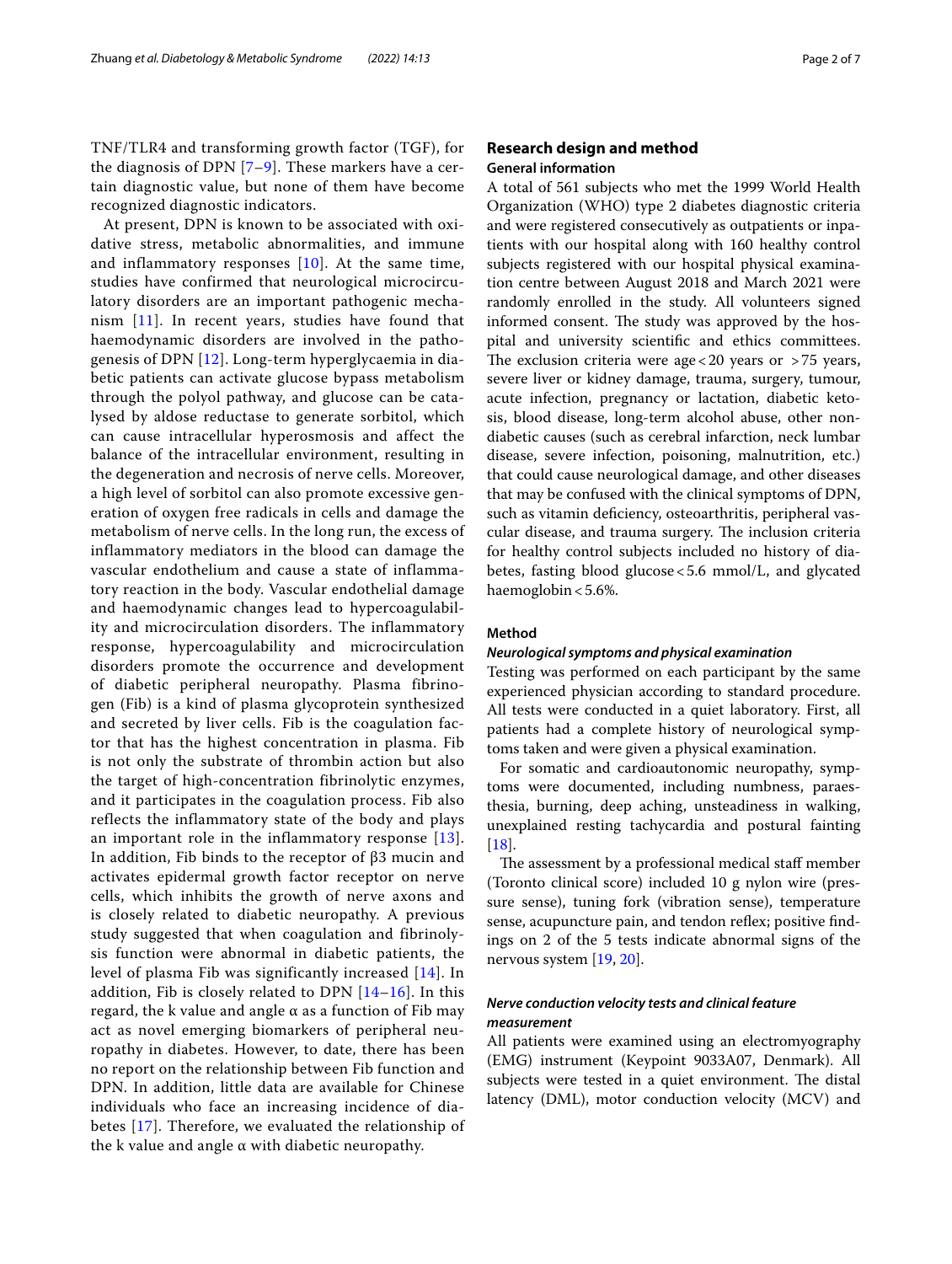motor nerve conduction amplitude (CMAP) of the bilateral median nerve, ulnar nerve, tibial nerve and common peroneal nerves were detected. The sensory conduction velocity (SCV) and sensory nerve action potential amplitude (SNAP) of the bilateral median nerve, ulnar nerve, superficial peroneal nerve and sural nerve were detected. At the same time, the bilateral tibial nerve H refex and the ulnar nerve F wave latency were detected.

Body weight and upright height were measured on the same scales and wall-mounted stadiometer in light clothing without shoes before breakfast. Individual BMI was then calculated as weight (kg)/height (m)<sup>2</sup>. The right-arm blood pressure of each seated subject was obtained after 10 min of rest using a mercury sphygmomanometer. Retinal conditions were evaluated by ophthalmologists using a combination of clinical examination, stereoscopic retinal photographs, optical coherence tomography and fuorescein angiography.

All subjects stopped anticoagulant and antiplatelet drug use 2 weeks prior, and venous blood was collected in the morning from the antecubital vein after the subjects fasted for 10 to 12 h. The k value and angle α were assessed by a thromboelastography analyser (CFMS LBPU-8800; Lepu, Beijing). Fib was measured using a blood coagulation meter (FAC21A-UW; Ltd, Taiwan). Fasting plasma glucose, serum creatinine, blood lipids, and liver and kidney function were measured by an automatic biochemical analyser (Cobas 8000; Roche, Germany). HbA1c was measured using high-performance liquid chromatography (D10; Bio-Rad, Berkeley, CA). Serum vitamin B12 was measured using an automated assay (Maglumi 4000; China). The urinary albumin concentration was assessed using immunonephelometry (DCA2000; Bayer, Leverkusen, North Rhine–Westphalia, Germany). The urinary creatinine concentration was quantified using the alkaline picrate method. The individual urinary albumin-creatinine ratio (UACR) was then calculated as albumin (mg)/creatinine (g). Endogenous creatine clearance (Ccr) was calculated to estimate the glomerular fltration rate according to the Cockcroft equation:  $Cor = \{(140 - age (years) \times body weight (kg)\}/$  $[0.818 \times \text{serum}$  creatinine (Scr,  $\mu$ mol/L)]} for males and  $\times$  0.85 for females.

#### *Diagnosis and stages of polyneuropathy*

Diabetic neuropathy was diagnosed according to the American Diabetes Association recommendation [\[21](#page-6-17)]. Polyneuropathy was further staged into three groups. Group A (symptomatic neuropathy) was defned as the diabetes with symptomatic neuropathy group. Group B (asymptomatic neuropathy) was defned as the diabetes with asymptomatic neuropathy group. Group C (no neuropathy) was defned as the diabetes without neuropathy group. Group D (no neuropathy) was a healthy control group.

#### **Statistical analysis**

We used SPSS version 19 for statistical analysis. The data are expressed as the mean (SD) for normally distributed data. The chi-square test was used to compare the count data. Multiple comparisons among groups were assessed using one-way analysis and comparisons between two groups (LSD method) for variables. A t test was used for comparison between the two groups. k value and angle α were later added to a logistic regression model, controlling for possible confounders. The relation of the k value and angle  $\alpha$  levels to the stages of neuropathy was calculated using Spearman's correlation analysis. Receiver operating characteristic (ROC) analysis was conducted with MedCalc Software version 15.2 to assess the accuracy of serum k values and angle α levels in distinguishing between patients with and without diabetic neuropathy. The optimal cut-off point was identified by calculating the area under the curve (AUC). *P*<0.05 was considered indicative of statistical signifcance.

## **Results**

The study was completed by 561 subjects, including 160 healthy control subjects, 293 diabetic subjects with neuropathy and 268 diabetic subjects without neuropathy (Table [1\)](#page-3-0). Among the four groups of subjects, there were no diferences between any two groups in the following variables: sex ratio, age, blood pressure, BMI, blood lipids (total cholesterol, low-density lipoprotein (LDL) cholesterol, high-density lipoprotein (HDL) cholesterol), liver and kidney function (alanine transaminase (ALT), aspartate transaminase (AST), urinary albumin-to-creatinine ratio (UACR) and Ccr), vitamin B12 and platelet count (PLT). The incidence of diabetic retinopathy was higher in the diabetic neuropathy group than in other groups. A comparison of diabetes among the groups revealed that that diabetic neuropathy group (group A) had the longest course of all groups (Table  $1$ ). Diabetic subjects with symptomatic neuropathy showed increased levels of Fib compared with patients without neuropathy and those with asymptomatic neuropathy. There was no significant decrease in the k value relative to the normal control group (group D) in the diabetic group without peripheral neuropathy (group C)  $(P=0.191)$ . The k value was slightly reduced in the subclinical DPN group (group B) (*P* < 0.001) and further decreased in the confrmed DPN group (group A) (*P* < 0.001). Compared with the normal control group (group D), the angle α levels were not signifcantly increased in the diabetic group without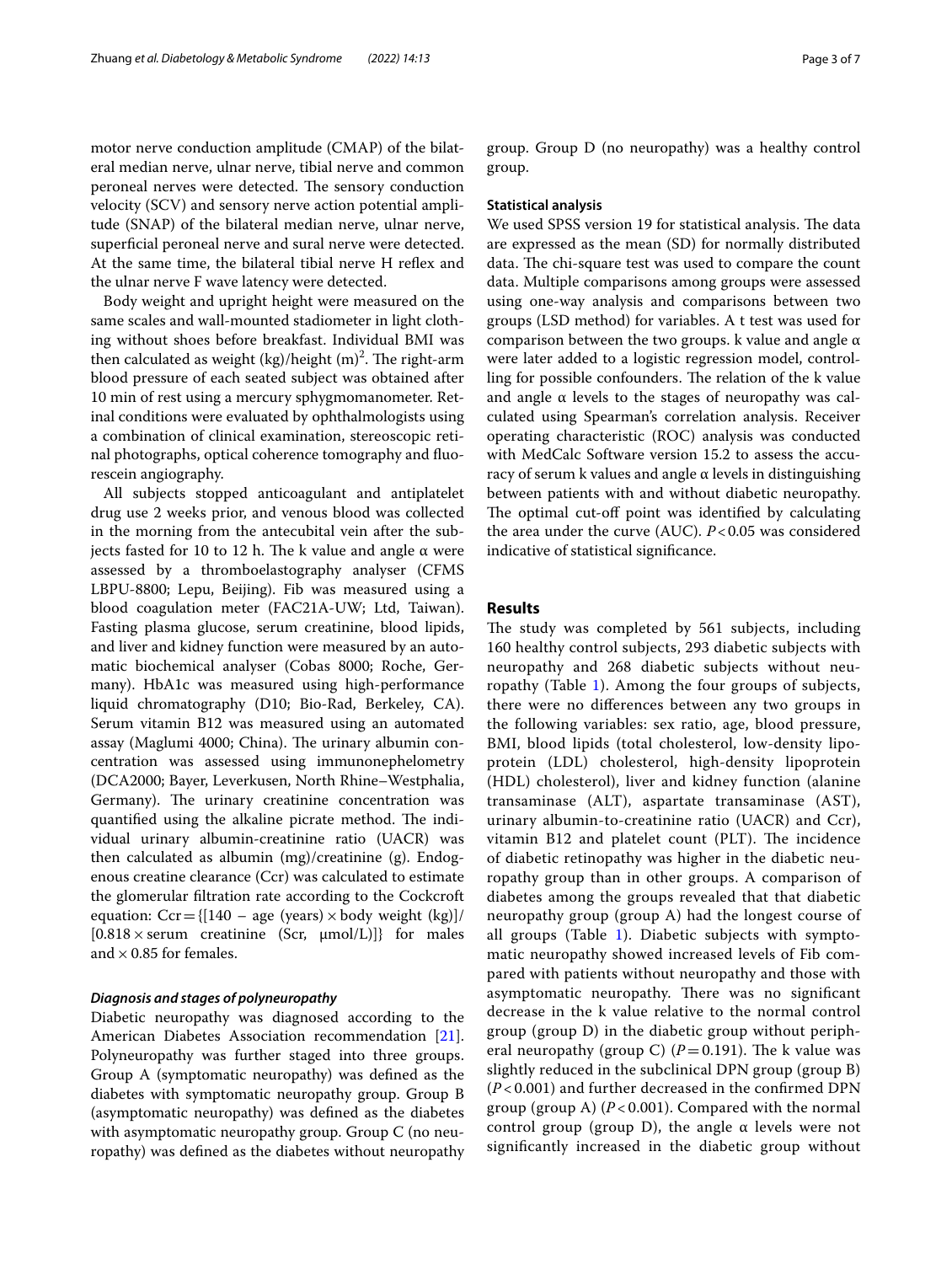| Group                               | Α               | B                | c                | D                | P value |
|-------------------------------------|-----------------|------------------|------------------|------------------|---------|
| Case (male/female)                  | 82/79           | 70/62            | 140/128          | 84/76            | 0.145   |
| Age (years)                         | $50.7 \pm 7.6$  | $51.3 \pm 8.0$   | $51.2 \pm 8.5$   | $51.1 \pm 7.0$   | 0.839   |
| Disease course (years)              | $8.5 \pm 3.6$   | $7.8 \pm 2.9$    | $6.6 \pm 3.4$    | -                | < 0.001 |
| SBP (mmHg)                          | $122 + 9$       | $122 \pm 9$      | $123 + 9$        | $121 \pm 10$     | 0.476   |
| DBP (mmHg)                          | 70±7            | $70\pm 6$        | $69 \pm 7$       | $68 + 6$         | 0.206   |
| BMI ( $kg/m2$ )                     | $23.9 \pm 1.7$  | $24.0 \pm 1.7$   | $23.9 \pm 1.7$   | $23.9 \pm 1.9$   | 0.928   |
| FPG (mmol/L)                        | $8.3 \pm 1.7$   | $8.2 \pm 1.7$    | $8.4 \pm 1.4$    | $4.8 \pm 0.5$    | < 0.001 |
| HbA1c (%)                           | $8.2 \pm 1.3$   | $8.2 \pm 1.4$    | $8.0 \pm 1.5$    | $4.8 \pm 0.5$    | < 0.001 |
| TC (mmol/L)                         | $4.9 \pm 0.8$   | $4.9 \pm 0.6$    | $4.8 \pm 0.7$    | $4.8 \pm 0.9$    | 0.967   |
| LDL-C (mmol/L)                      | $2.7 \pm 0.9$   | $2.7 \pm 0.9$    | $2.8 \pm 0.7$    | $2.6 \pm 0.7$    | 0.391   |
| HDL-C (mmol/L)                      | $1.4 \pm 0.4$   | $1.3 \pm 0.4$    | $1.4 \pm 0.4$    | $1.4 \pm 0.4$    | 0.397   |
| ALT (IU/L)                          | $23 \pm 3$      | $24 \pm 2$       | $24 \pm 3$       | $23 + 4$         | 0.233   |
| AST (IU/L)                          | 22 ± 4          | $22 \pm 3$       | $22 \pm 3$       | $22 \pm 3$       | 0.411   |
| Vit B12 (pmol/L)                    | $522 \pm 185$   | $521 \pm 201$    | $542 \pm 204$    | $525 \pm 187$    | 0.607   |
| PLT ( $\times$ 10 <sup>9</sup> /L)  | $233 \pm 70$    | $237 + 66$       | $238 \pm 62$     | $246 \pm 66$     | 0.329   |
| DR (%)                              | 23.6            | 21.2             | 11.2             |                  | 0.002   |
| $UACR$ (mg/g)                       | $21.3 \pm 3.5$  | $22.0 \pm 2.9$   | $21.4 \pm 3.2$   |                  | 0.101   |
| eGFR [ml/(min 1.73m <sup>2</sup> )] | $98.7 \pm 26.7$ | $104.3 \pm 29.0$ | $103.1 \pm 26.7$ | $100.4 \pm 33.6$ | 0.291   |

<span id="page-3-0"></span>**Table 1** Comparison of clinical features between different groups

<span id="page-3-1"></span>**Table 2** Comparison of k value, angle α and Fib between groups

| Group                  | Fib(q/L)        | k value (min) | Angle $\alpha$ ( $\degree$ ) |
|------------------------|-----------------|---------------|------------------------------|
| A                      | $3.54 \pm 0.45$ | $1.6 \pm 0.2$ | $61.9 \pm 1.5$               |
| B                      | $3.07 \pm 0.56$ | $1.8 \pm 0.1$ | $60.7 \pm 1.7$               |
| $\subset$              | $3.11 \pm 0.60$ | $2.1 \pm 0.3$ | $59.3 \pm 4.5$               |
| $\mathsf{D}$           | $3.05 + 0.60$   | $2.1 \pm 0.3$ | $59.6 \pm 3.4$               |
| $P$ value <sup>1</sup> | < 0.001         | < 0.001       | 0.002                        |
| $P$ value <sup>2</sup> | < 0.001         | < 0.001       | < 0.001                      |
| $P$ value <sup>3</sup> | < 0.001         | < 0.001       | < 0.001                      |
| $P$ value <sup>4</sup> | < 0.001         | < 0.001       | < 0.001                      |
| $P$ value <sup>5</sup> | 0.482           | < 0.001       | 0.005                        |
| $P$ value <sup>6</sup> | 0.322           | 0.191         | 0.404                        |

( 1 *P*, diabetes with symptomatic neuropathy vs. diabetes with asymptomatic neuropathy. 2 *P*, diabetes with symptomatic neuropathy vs. diabetes without neuropathy.<sup>3</sup>P, diabetes with ymptomatic neuropathy vs. healthy control.<sup>4</sup>P, diabetes with asymptomatic neuropathy vs. diabetes without neuropathy. <sup>5</sup> *P,* diabetes with asymptomatic neuropathy vs. healthy control. <sup>6</sup> *P,* diabetes without neuropathy vs. healthy control.)

DPN (group C)  $(P=0.404)$ , but there was a significant increase in the subclinical group (group B) and the confrmed DPN group (group A) (*P* < 0.001). Moreover, the confrmed DPN group (group A) had signifcantly higher angle  $\alpha$  levels than the subclinical DPN group (group B) ( $P = 0.002$ ) (Table [2\)](#page-3-1). The k value and angle α levels were further assessed in relation to neuropathy in a multivariate model (Table [3\)](#page-3-2), controlling for retinopathy and other covariables that may potentially influence the k value and angle  $\alpha$  levels or neuropathy,

<span id="page-3-2"></span>**Table 3** Multiple regression analysis of the relation of k value and angle α to neuropathy

| Covariables        | ΟR    | 95% CI           | P value |
|--------------------|-------|------------------|---------|
| Disease course     | 1.106 | 1.025-1.194      | 0.010   |
| Age                | 0.985 | $0.959 - 1.011$  | 0.254   |
| HbA1c              | 1.100 | $0.944 - 1.282$  | 0.220   |
| DR (%)             | 1.219 | $0.617 - 2.409$  | 0.569   |
| $\overline{P}$ GFR | 0.999 | $0.991 - 1.007$  | 0.754   |
| <b>UACR</b>        | 1.055 | $0.987 - 1.128$  | 0.116   |
| Vit B12            | 0.999 | $0.9984 - 1.001$ | 0.319   |
| Fib                | 1.543 | 1.069-2.227      | 0.021   |
| Angle a            | 1.131 | 1.063-1.204      | < 0.001 |
| k value            | 0.080 | $0.051 - 0.124$  | < 0.001 |

including the disease course, age, HbA1c, estimated glomerular fltration rate (eGFR), UACR, vitamin B12 and Fib. After adjustment, the k value and angle  $\alpha$  were still independently associated with diabetic neuropathy (odds ratio 0.080 [0.051~0.124], *P* < 0.001; odds ratio 1.131 [1.063~1.204], *P* < 0.001, respectively). Correspondingly, k value levels were negatively correlated with diabetic peripheral neuropathy (*r*=− 0.656, *P* < 0.001), and angle  $\alpha$  levels were positively correlated with diabetic peripheral neuropathy  $(r=0.314,$ *P* < 0.001). Fib levels were also correlated with diabetic peripheral neuropathy  $(r=0.252, P<0.001)$  (Table [3](#page-3-2)). The k value and angle  $\alpha$  levels were shown to distinguish between patients with and without diabetic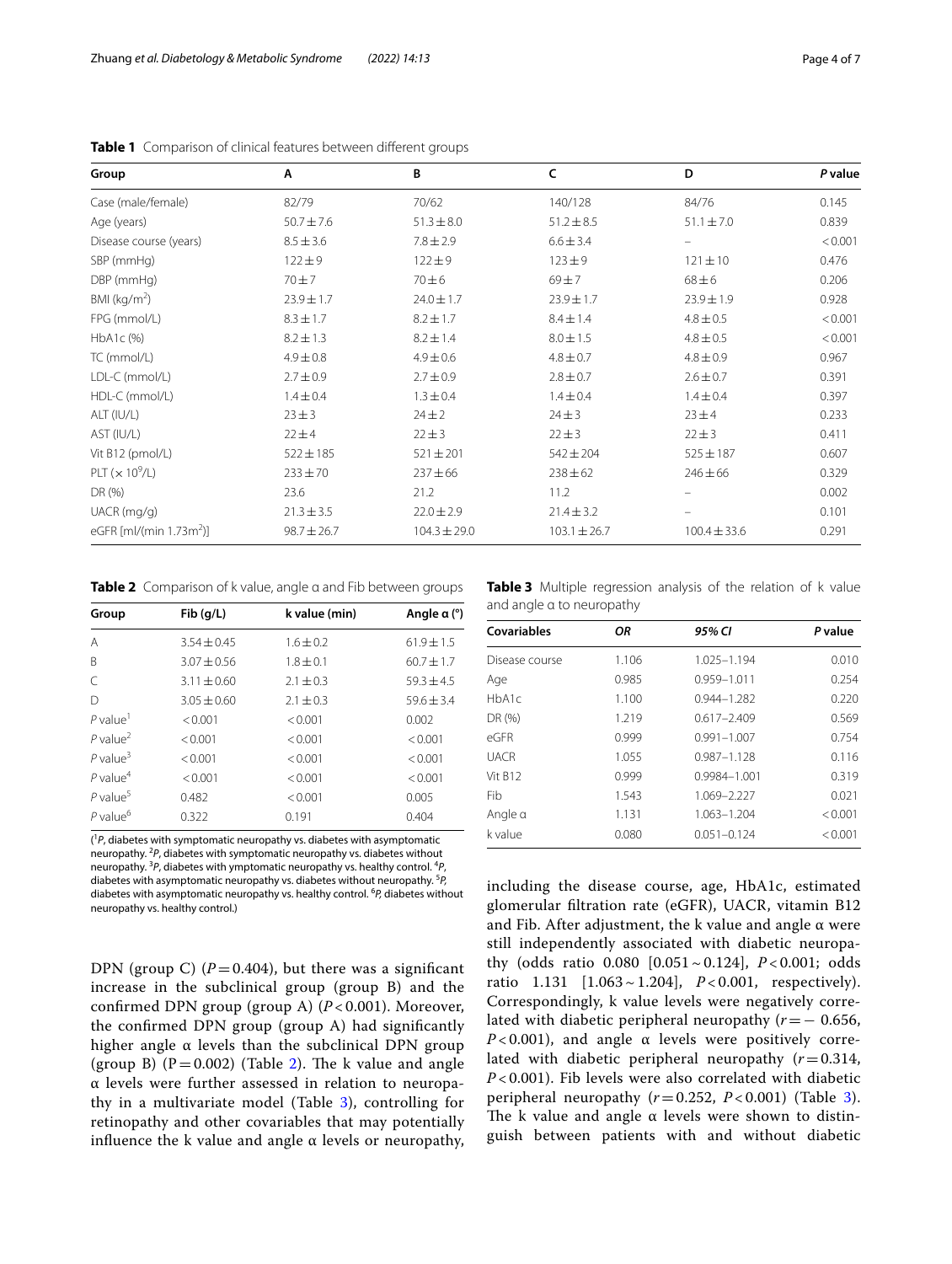<span id="page-4-0"></span>**Table 4** Correlation analysis between diabetic peripheral neuropathy and plasma k value and angle α (spearman correlation analysis)

| Item       | Angle α | k value  | Fib     |  |
|------------|---------|----------|---------|--|
| <b>DPN</b> |         |          |         |  |
| r          | 0.314   | $-0.656$ | 0.252   |  |
| $P$ value  | < 0.001 | < 0.001  | < 0.001 |  |



<span id="page-4-2"></span><span id="page-4-1"></span>

neuropathy (Table  $4$ ). The optimal cut-off points were 1.8 min for the k value, with a sensitivity of 73.7%, a specifcity of 83.2%, and the highest AUC equal to 0.873 ( $P$  < 0.001), and 58.4° for the angle  $\alpha$  with a sensitivity of 95.6%, a specifcity of 41.0%, and the highest AUC equal to 0.669 (*P* < 0.001) (Figs. [1,](#page-4-1) [2](#page-4-2)).

# **Discussion**

The results of this study demonstrated that the k value and angle  $\alpha$  are potential biomarkers of DPN. In this study, patients with DPN had lower k values than diabetic patients without peripheral neuropathy, and the levels of angle  $\alpha$  in patients with DPN were significantly higher than those in diabetic patients without peripheral neuropathy. More importantly, the k value and angle α were changed in the early stage of diabetic peripheral neuropathy (subclinical diabetic peripheral neuropathy).

DPN refers to clinical and/or electrophysiological evidence of peripheral neuropathy in patients with a confrmed diagnosis of diabetes, excluding other diseases. The incidence of DPN can be as high as 60 to 90%, and the incidence rate reported in China is as high as 85%. At present, the pathogenesis of DPN remains unclear. Many studies suggest that DPN is associated with abnormal metabolic pathways, microvascular disease, nerve growth factor, autoimmunity, infammation and oxidative stress. Among them, metabolic pathway abnormalities and microvascular changes are considered to play an important role in the occurrence and development of DPN [[22](#page-6-18), [23\]](#page-6-19). A large number of studies have shown that there are abnormalities in blood coagulation and fbrinolysis in diabetic patients, and a hypercoagulable state is present [[14,](#page-6-11) [24\]](#page-6-20). Furthermore, in patients with diabetes, insulin resistance is present. When blood glucose control is poor, high insulin and high blood sugar levels increase the level of plasminogen activator inhibitors, and at the same time, the secretion of plasminogen activator inhibitors from vascular endothelial cells increases the hypercoagulable state, leading to the occurrence and development of diabetic peripheral neuropathy [\[25\]](#page-6-21). Fib is enhanced when there is hypercoagulability and hyperfbrinolysis in the blood. Erem C  $[26]$  found that patients with type 2 diabetes were hypercoagulable and that Fib was signifcantly higher in patients with type 2 diabetes mellitus with peripheral neuropathy than in those without neuropathy, which is consistent with the results of this study. However, the traditional Fib assay can only measure the amount of Fib in blood in vitro but does not assess its function. The k value and angle  $\alpha$  mainly reflect Fib function, and the high Fib functional state is characterized by a shortened k value and an increased angle  $\alpha$ . This study found that the k value was lower in diabetic patients with peripheral neuropathy than in normal subjects and those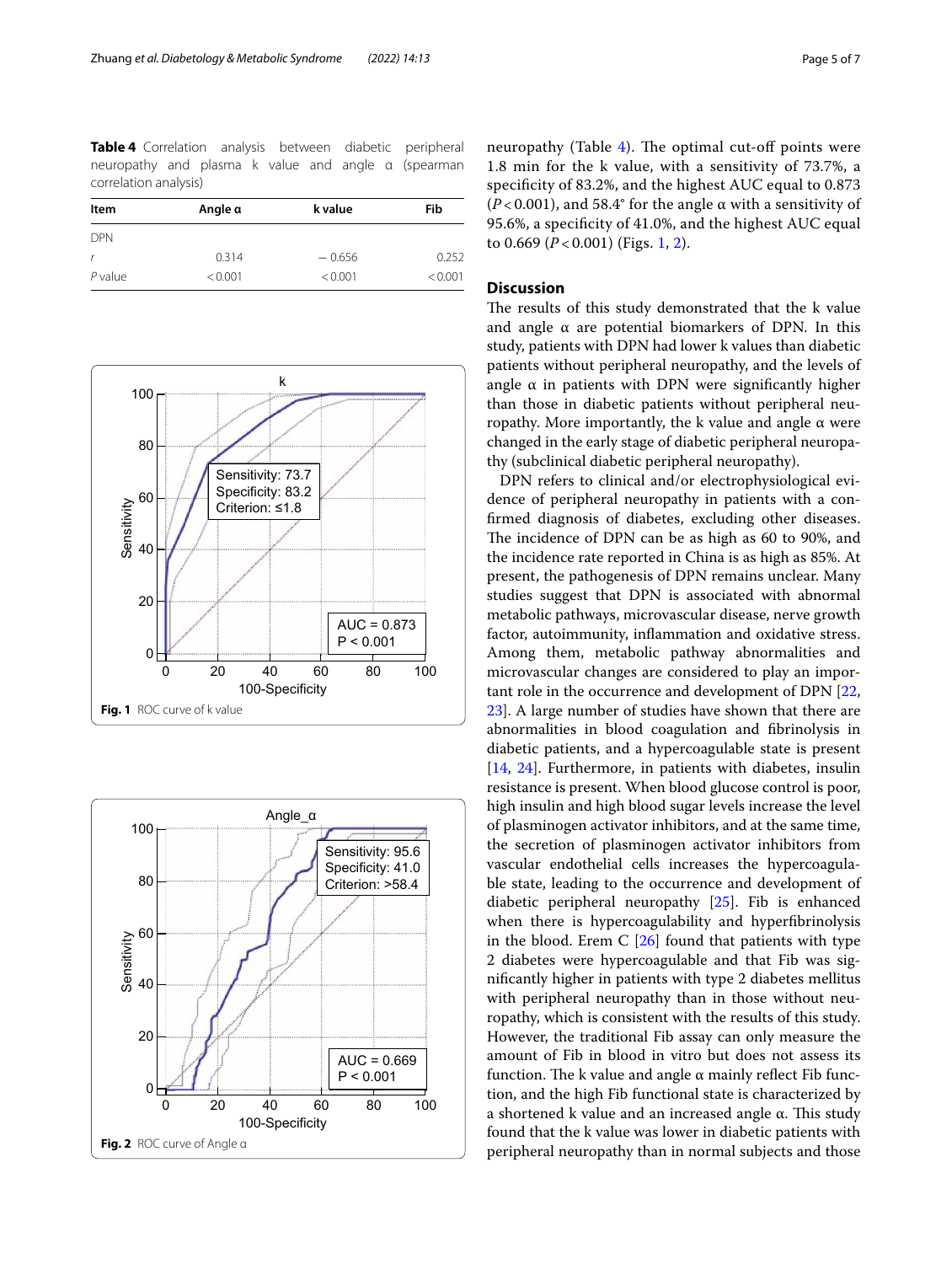without peripheral neurological complications. This suggests that the formation of Fib is short and that the speed is increased when diabetic peripheral neuropathy occurs. The angle  $\alpha$  level in diabetic patients with peripheral neuropathy is higher than that in normal subjects and those with uncomplicated diabetes, suggesting that Fib function is enhanced when there are complications of peripheral neuropathy. Moreover, in this study, the k value and the angle  $α$  levels were closely related to the degree of diabetic neuropathy; the k value levels were reduced in subclinical diabetic peripheral neuropathy and further decreased as the degree of diabetic peripheral neuropathy increased. The angle  $\alpha$  levels increased as the degree of neuropathy increased. This relationship was independent of covariables.

Diabetic peripheral neuropathy has a high incidence, and its clinical symptoms are also diverse. Due to the low degree of neurological damage in the early stage of DPN, typical symptoms and signs are not evident, and no symptoms may be present. This is easily overlooked, and once the disease progresses, there may be adverse outcomes such as diabetic foot  $[4]$ . Therefore, the diagnosis of diabetic peripheral neuropathy, especially the early diagnosis, is crucial.

At present, the most commonly used methods for the diagnosis of DPN are neuromuscular electromyography (neural conduction measurement), nerve biopsy, the Toronto clinical score and the Michigan neuropathy screening table, all of which have limitations and low clinical support. According to diferent screening methods, the prevalence of DPN was 2.4–74.8% [[27](#page-6-23)]. In contrast, serological diagnostic markers are time-saving, labour-saving, and inexpensive, have high clinical support and do not require professional physicians to perform the assays. Currently, however, there are few studies on serological markers for the early diagnosis of DPN (such as cystatin C and NSE)  $[6, 7]$  $[6, 7]$  $[6, 7]$  $[6, 7]$ ; thus far, they have not become globally recognized indicators in the diagnosis of DPN [\[28\]](#page-6-24). In this study, we further confrmed that Fib was elevated in diabetic peripheral neuropathy. In addition, we found that the k value and angle  $\alpha$  were closely related to DPN and that there was a signifcant change in subclinical DPN. The results suggested that subclinical DPN had a smaller k value and an increased angle  $\alpha$ , which can provide a basis for the earlier diagnosis of DPN. At the same time, this study concluded that the optimal cut-of points for the k value and angle α levels to distinguish patients with diabetic neuropathy from those without diabetic neuropathy were 1.8 min  $(\leq 1.8$  min) and 58.4° (>58.4°), respectively. Neither of these two intercept points exceeds the reference range of k value and angle  $\alpha$  (k: 1–3 min; angle  $\alpha$ : 53–72°); thus, if the lower limit of the reference value range of the k value is used as the reference boundary value to distinguish the presence or absence of diabetic peripheral neuropathy, it will be too low in patients with diabetic peripheral neuropathy; likewise, if the upper limit of the reference range of the angle  $\alpha$  is taken as the boundary value, it will be too high in DPN patients. This is not conducive to the early diagnosis of diabetic peripheral neuropathy.

#### **Conclusions**

This study further confirmed that abnormal blood coagulation may lead to the occurrence and development of diabetic peripheral neuropathy. The k value, angle  $\alpha$  and Fib serve as indicators of coagulation function and may serve as potential blood biomarkers for the diagnosis and treatment of diabetic peripheral neuropathy. Importantly, the k value and angle α may be helpful for the early diagnosis of diabetic peripheral neuropathy. Clinicians can monitor the k value, angle  $\alpha$  and Fib to detect diabetic peripheral neuropathy in time. When the monitoring indicators are abnormal, adding drugs to improve blood viscosity on the basis of diabetes treatment may have a certain role in preventing and delaying the occurrence and progression of diabetic neuropathy, beneftting the patients. However, there are still some limitations to this study. The sample size of this study was not large, which may have had an impact on the research. Further comprehensive research with large sample sizes is needed.

#### **Acknowledgements**

We thanked Qingyan Cai and Xin Hu for their kind help.

#### **Authors' contributions**

XL designed the study and contributed to discussion. YZ wrote, reviewed, edited the manuscript and is the guarantor of this work and, such as, had full access to all the data in the study and takes responsibility for the integrity of the data and the accuracy of the data analysis. XC and XW collected and researched data. JZ reviewed the manuscript. All authors read and approved the fnal manuscript.

#### **Funding**

This study was supported by the Startup Fund for scientifc research, Fujian Medical University (Grant number: 2020QH1118).

#### **Availability of data and materials**

The datasets used or analysed during the current study are available from the corresponding author on reasonable request.

#### **Declarations**

#### **Ethics approval and consent to participate**

The study was approved by the hospital and university scientifc and ethic committees. All volunteers agreed and signed informed consent.

#### **Consent for publication**

All authors agree to publish it.

#### **Competing interests**

No potential conficts of interest relevant to this article were reported.